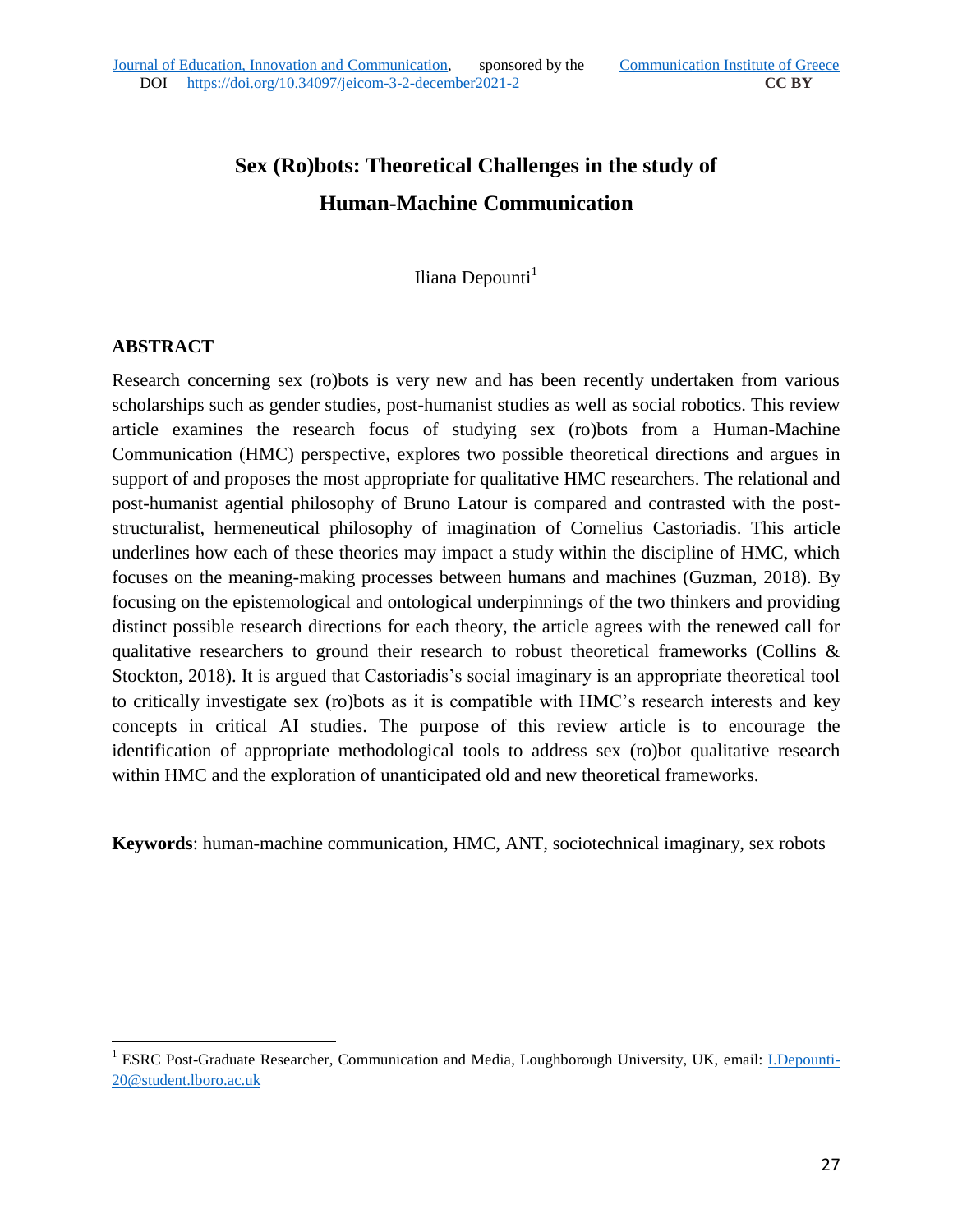## **INTRODUCTION**

Research concerning sexual and intimate relationships with robots and chatbots is new and has been undertaken from various scholarships such as social robotics (Dubé & Anctil, 2020; Koumpis & Gees, 2020), sexuality studies (McArthur & Twist, 2017; Smith & Twist, 2020) post-humanist studies (Ray, 2016; Levy, 2017), ethics (Hancock, 2020) and gender studies (Richardson, 2015; Kubes, 2019). This review article shifts the focus towards the newly formed field of scholarship established as Human-Machine Communication (HMC) (Guzman, 2018) and specifically a qualitative enquiry within HMC for the study of sex (ro)bots. The purpose of this article is to help new researchers who wish to study sex (ro)bots from the interdisciplinary field of HMC to expand their knowledge on what are some of the available theoretical tools they can apply. Thus, this article reviews two possible theoretical directions for researchers to follow when studying sex (ro)bots qualitatively and relates the main theoretical tools provided by the two approaches with HMC's main research interests.

Specifically, the relational (Schinkel, 2017) and post-humanist (Kipnis, 2017) agential philosophy of Bruno Latour is compared and contrasted with the post-structuralist (Michel, 2015), hermeneutical (Adams, 2011) philosophy of imagination by Cornelius Castoriadis. By elaborating on the epistemological and ontological underpinnings of the two thinkers and providing distinct possible research directions for each theory, the article agrees with the renewed call for qualitative researchers to ground their research to robust theoretical frameworks (Collins & Stockton, 2018). The article argues that the Castoriadian philosophy and subsequently the *social imaginary* are not only methodologically appropriate tools to critically investigate sex (ro)bots but also useful in posing questions that go beyond the ontological, moral and ethical dilemmas of sex (ro)bots commonly discussed in current literature.

Questions about the ontology of sex robots in conjunction with the human ontological boundaries as well as the ethical and moral dilemmas involved in the usage of robots as sexual partners and companions have been centerstage in related research, as it often happens when researching robot adoption across facets of everyday life (Guzman, 2020). Nonetheless, there have been additional areas of interest such as the rise of digisexuality through these technologies (McArthur & Twist, 2017), the sexual care and dignity of the disabled and elderly (Koumpis  $\&$ Gees, 2020) and the perpetuation of oppressive gender stereotypes enacted in sex robot narratives (Ue, 2020). These arising areas of interest are adjacent with HMC's research agenda (Guzman, 2018) that involves the study of everyday experiences with machines, implications of the relationships with machines on the self and society, the types of relationships humans form with machines and what it means culturally to communicate and form relationships with machines. To identify the most appropriate philosophical approach through which to explore sex (ro)bots within the HMC qualitative enquiry, this article examines two different approaches which are plausible and yield different research foci. Drawing on key concepts of the two theoretical approaches such as Actor-Network Theory (ANT) (Latour and Woolgar, 1986;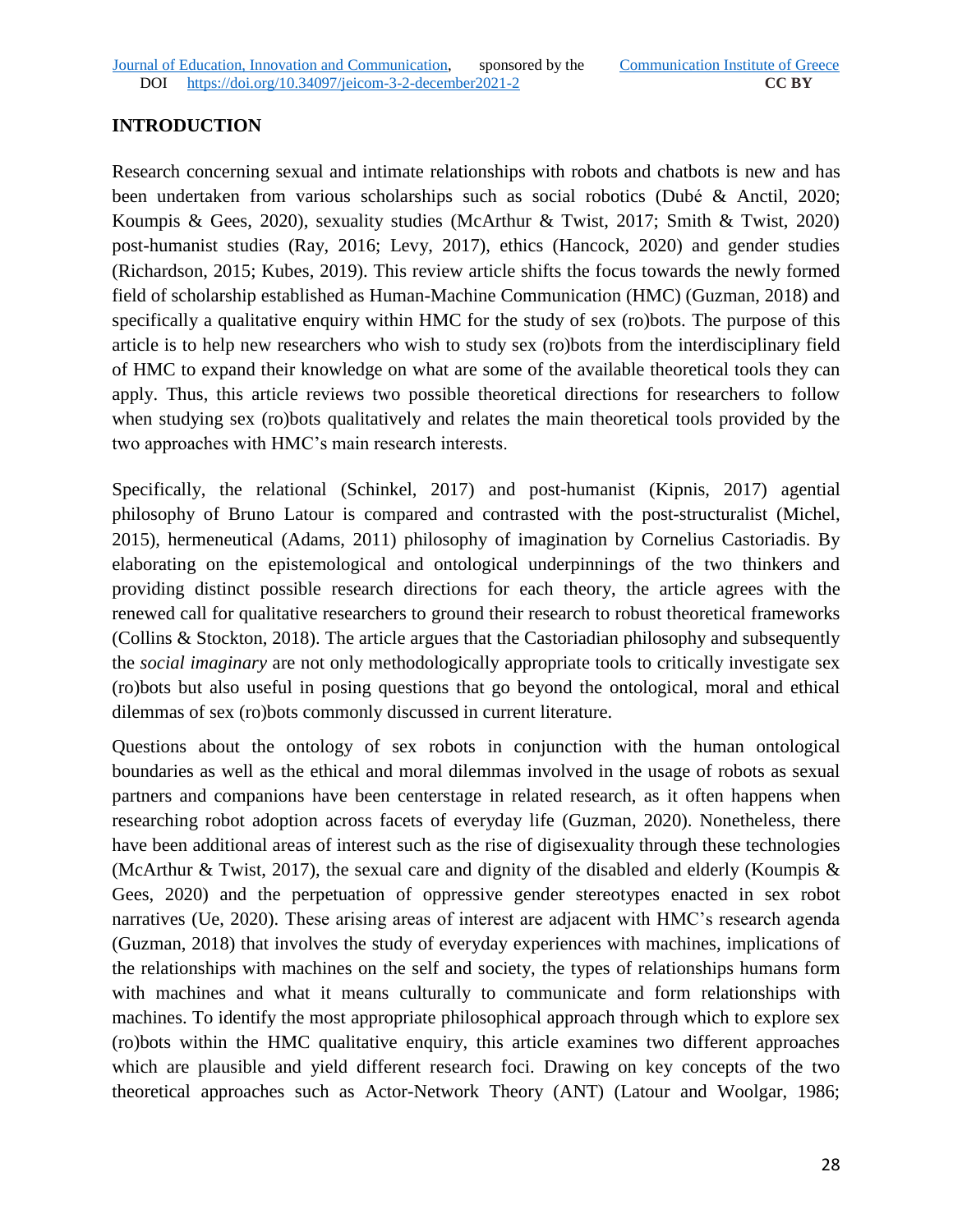Latour, 1987) and the sociotechnical imaginary (Jasanoff & Kim, 2009) this paper contributes to the effort to equip qualitative researchers with comprehensive methodological toolkits to conduct their research (Collins & Stockton, 2018).

## **BRUNO LATOUR AND ANT**

Established mainly by Bruno Latour, Actor-Network Theory (ANT) has been described mainly as an approach, a toolkit or a sensibility to sociotechnical analysis, rather than a distinct theory (Law, 2004). ANT originates from Science and Technology Studies (STS) and proposes a new kind of social theory and sociology of knowledge. As put by Lutz & Tamo (2018, p.145) ANT considers the agency of objects, concepts and ideas as well as the relationality of technology and the social. ANT's main premise is that we live in a world composed of assemblages or actornetworks of actors that are human and non-human (Latour, 2005). Actor-networks are open, transient and unique networks of associations or influences (Latour, 2005), while the word actor is only a semiotic definition (Latour, 1996) rather than implying any kind of human action or motivation (Latour, 1996). ANT has been widely interpreted and moulded to fit into different topics of research enquiry as it has also been misunderstood as a framework to study social networks (Latour, 1996). In reality, ANT's relation to networks is ontological as it seeks to rebuild social theory out of networks (Latour, 1996). Furthermore, Latour (1996) explains ANT's ontology as irreductionist and relationist – as almost providing a breathing space from social theorists to allow for an element to fully unravel through its alliances (Harman, 2009) in the network, without accounting for "tyrannical" notions such as hierarchy or micro/macro distinctions (Latour, 1996).

Latour's network-y ontology brings forward a different social theory wherein actors lack a priori order relationships, can be literally (almost) anything and exercise agency (Latour, 1996). Latour's new materialism is demonstrated in the attribution of nonhuman agency, which has been the most controversial aspect of his scholarship. To bridge the two seemingly incompatible concepts of agency with nonhuman actors, it's useful to note that ANT examines how actors (both human and nonhuman) mediate agency (Kipnis, 2015), by re-introducing agency as decoupled by intentionality, subjectivity and autonomy (Sayes, 2013). It stems from the above, that ANT essentially suggests the assemblage of networks of actors of various ontologies, variable times and spaces (Sayes, 2013)*.* For example, the work of Akrich (1997) seeks to explore the role of technological artefacts in ANTs and specifically how innovators "inscribe" visions of the world into the technical contents of their new object*.* Thus, even though ANT is considered an object-oriented philosophy (Harman, 2009), we must not forget that ANT encourages us to consider humans, material objects but also social or cultural factors as actors influencing the social world (Elder-Vass, 2014) and the knowledge-making of it.

Latour believes that the binary between subjects and objects is an invention of modernity (Nimmo, 2011). He is a notorious anti-dualist thinker who seeks to dismantle the persistent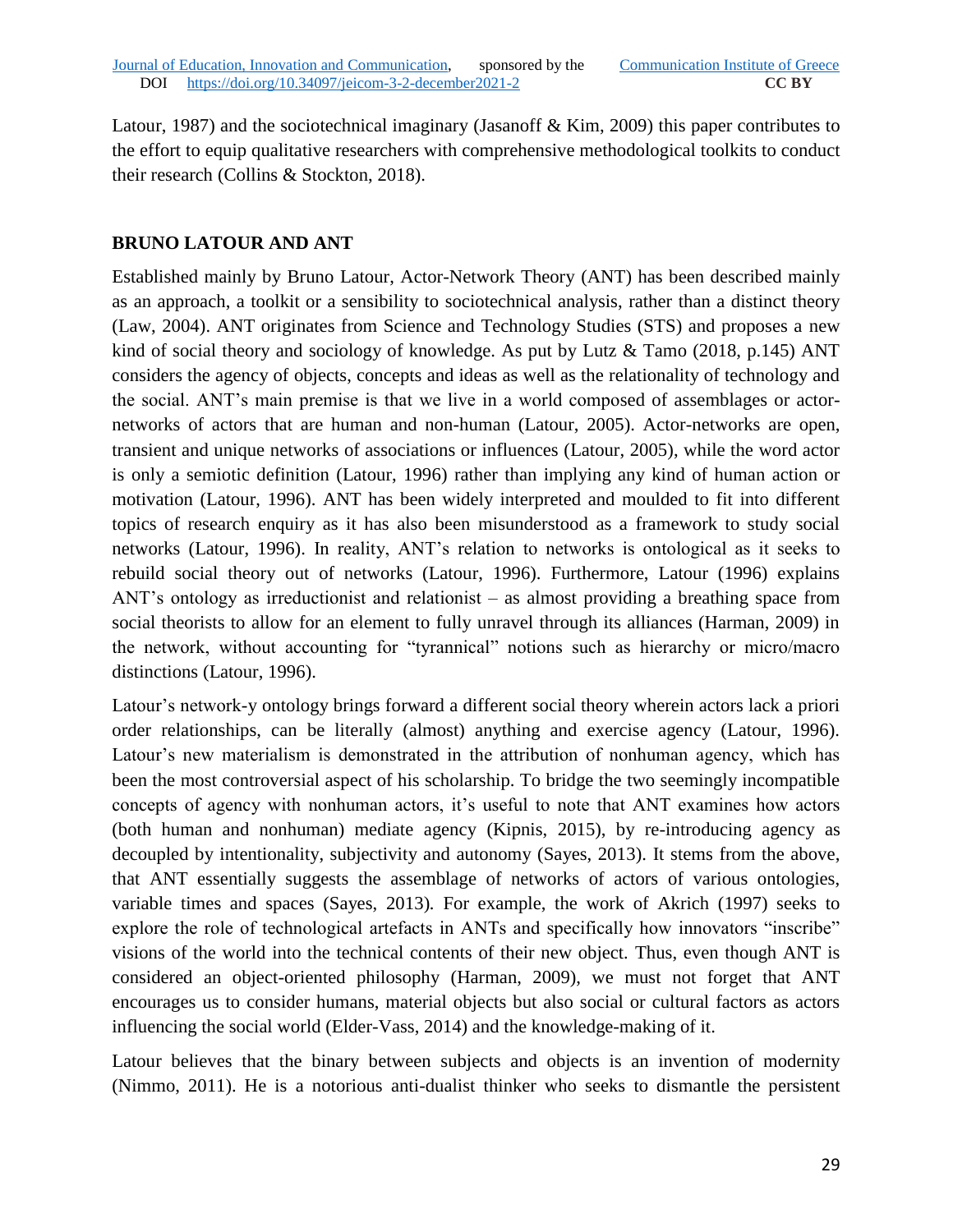binaries such as subject/object that have been structuring the social scientific discourse (Nimmo, 2011). He argues (Latour, 1993) that the dualist thinking of the divides between science and politics, and between society and nature, were laboured that way in modern knowledge-making. He furthermore considers this a "work of purification" to disentangle the social from the natural in an attempt to avoid "cross-contamination" (Latour, 1993) in the social sciences. Besides attacking the dualist binaries of modern knowledge practices, the Latourian approach introduces the term "black box" (Latour, 1987) to describe practices, machines or organisations whose inner workings become increasingly opaque as they succeed (Latour, 1999). Expanding the black box theory, Latour urges to open the black boxes during knowledge-making to trace how processes unfold in big, black-boxed concepts such as society or class instead of assuming that they carry predetermined "truth" (Kipnis, 2015).

Latour questions the constructions through which social science knowledge-making happens and goes as far as to repudiate structure and agency while calling for the dismantling of the social in favour of distributions, connections (Elder-Vass, 2014) and heterogeneity (Latour, 1996). This approach to knowledge practices is radical and has been described as the theory of *translation* (Callon,1984). Essentially, rejecting the positivist paradigm, ANT's epistemology could be described as relativist (Law, 1991) and reflexive (Latour, 1996), while maintaining the excitement for empiricism as in a post-positivist exercise (Whittle, 2008). Indeed, ANT views reality as emerging out there (Cordella & Shaikh, 2006, p.17), nonetheless it is socially constructed by the humans and nonhumans of the actor-networks. Through ANT's approach, scientific beliefs, theories, knowledge and facts are considered to be constructed by stable actornetworks assembled by external objects, routines, scientists, texts and much more (Detel, 2015). The next section focuses on how and why ANT is a plausible approach in the study of sex (ro)bots from an HMC perspective.

The works of Latour have had an extreme influence in the study of sociotechnical change and especially in the case of AI technology such as robots, bots and voice assistants. Nonhuman agency, ANT's most controversial feature, is accepted into the ontology and epistemology of (ro)bots in HMC and even negotiated in various degrees (Neff & Nagy, 2016) since AI companions are designed to have agency (Guzman, 2018). As Latour (1996) encourages the interrogation of facts manufactured by the natural and social sciences and the artefacts designed by engineers, a range of questions arises to approach robots designed for sex and love purposes. For example, one could explore the relational agency of those robots during sexting and romantic role-play, relating to consent and robot ethics. Another question could be about how the specific technology of sex and role-play is inscribed by the developers and how it deviates from inscription during usage (Akrich, 1992). Similarly, to how Lutz & Tamo (2018) have approached health robots in HMC, a study on sex robots could benefit from ANT to map out the intimacy assemblages of AI companions comprising of actor-networks of the intimate/sex companions' developers, end-users, the sex/romantic role-playing algorithms and pornography laws. In the actor-network of sex/love with (ro)bots, translation (Callon, 1984) would involve negotiation between different actants beyond the (ro)bot, the end-users and the manufacturers of (ro)bots,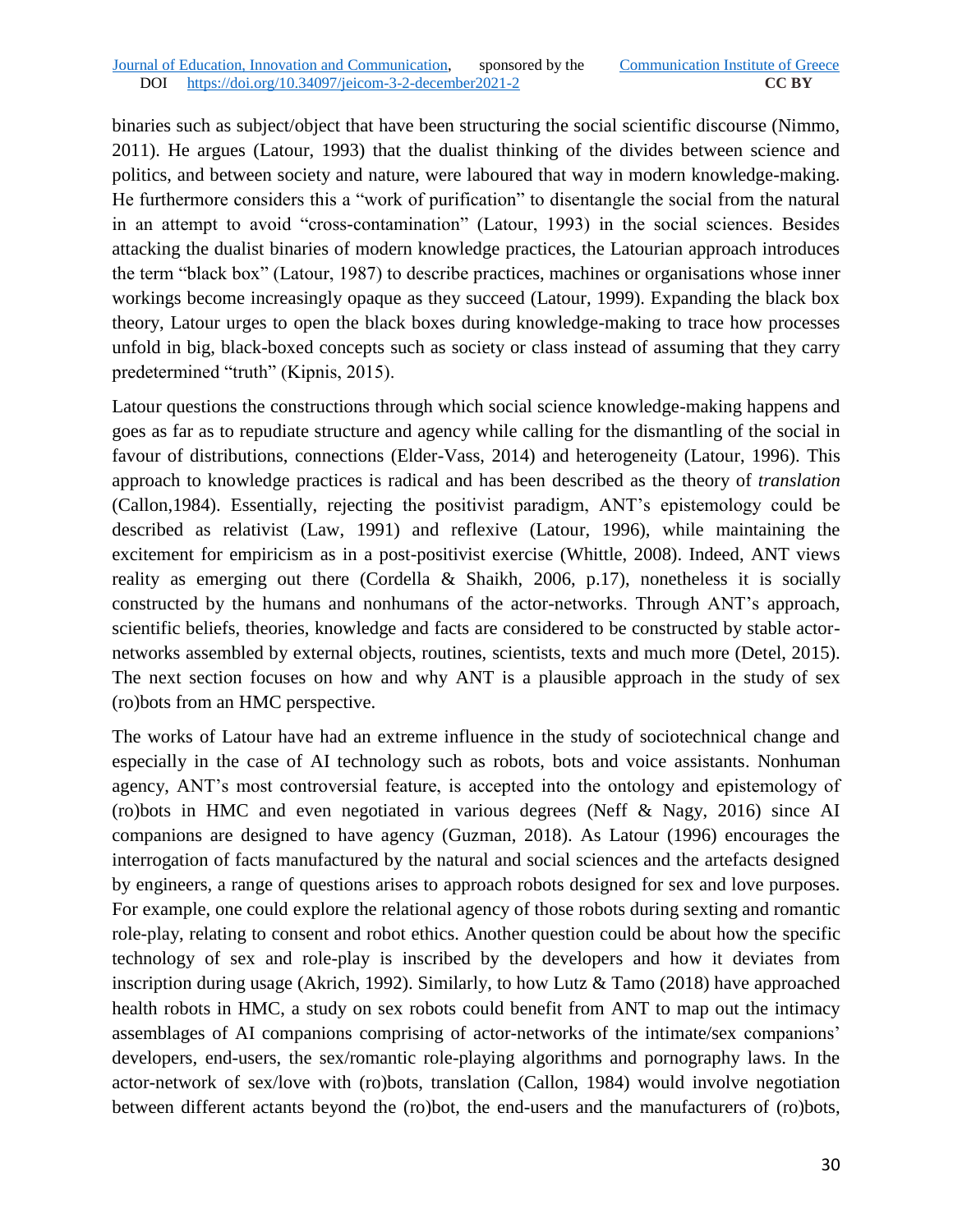such as disabled clubs and groups, women's advocacy groups or even the Campaign Against Sex Robots (Danaher et al, 2017). The latter could also be described as an *Obligatory Passage Point (OPP)* in translation (Callon,1986) whereby its ramifications could shine a light on the responsibility of the industry when designing such technologies.

### **CASTORIADIS AND THE SOCIO-TECHNICAL IMAGINARY**

Described as "a paradigm-in-the-making," (Adams et al., 2015), a heterogenous field of enquiry that assists in "reinterpreting socio-political worlds" (Adams, 2019.p. 32), the social imaginary mirrors the interdisciplinarity of HMC. Castoriadis's philosophical approach combines psychoanalysis, anthropology and political philosophy to map out a theory that bridges the chasm between the individual and the social, through the utilisation of the concept of imagination in a twofold manner (Kli, 2018). On an individual level, there is the *radical imagination* representing the *psyche*, while on a collective level, there is the *social imaginary* of instituted significations, that corresponds to a collective creation of meaning in the sociohistorical (Kli, 2018, p.128; Castoriadis, 1987). Castoriadis's main ontological stance views the human being as a subjectivity with the ability to constitute its essential quality, its "essence" through *auto-poiesis* or self-constitution (Castoriadis, 2001). Furthermore, the subject is shaped in the socio-historical context through the instituted significations of the social imaginary that are both interdependent and in alterity with the subject (Kli, 2018). The *auto-poiesis* of the subject through radical imagination uncovers the Castoriadian ontology of creation, whereby the psyche is determined by the multiplicity of *magma* (Castoriadis, 1987) and socialisation (Kli, 2018; Castoriadis, 1987). Inextricably bounded, radical imagination and social imaginary give rise to the concept of the *autonomous society* – a social condition wherein the inherited social significances have come into question and critique to allow a shift from the instituted to the instituting (Castoriadis, 1983). Overall, Castoriadis's analysis is particularly preoccupied with the creation of meaning in an individual and collective level, as he considers the need of psyche for symbolic meaning to be drawing on the *social imaginary*, which is considered the everlasting source of the collective creation of meaning (Kli, 2018). Indeed, his approach is considered analysis of both meaning and interpretation, of culture and the symbolic (Adams, 2005), situating his work within the hermeneutical tradition.

Castoriadis's effervescent radical politics of autonomy and the centrality of imagination in his philosophy, lead him to a damning critique of Modern epistemology. Sharing similar viewpoints with many of his peers belonging to the poststructuralist and postmodernist thought, Castoriadis focuses on critiquing the exhaustive and ordering tendencies of rational knowledge in its attempts for a self-grounding reason (Breckman, 1998). First, he believes that autonomy can only be achieved through the critique of inherited thought and second, that inherited thought obscures the imagination (Mouzakitis, 2010; Breckman, 1998). His goal to exceed inherited thought (Castoriadis, 1984) is shown in his search of a new point of view for thought- a critical examination between science and ontology (Breckman, 1998) to uncover what the history of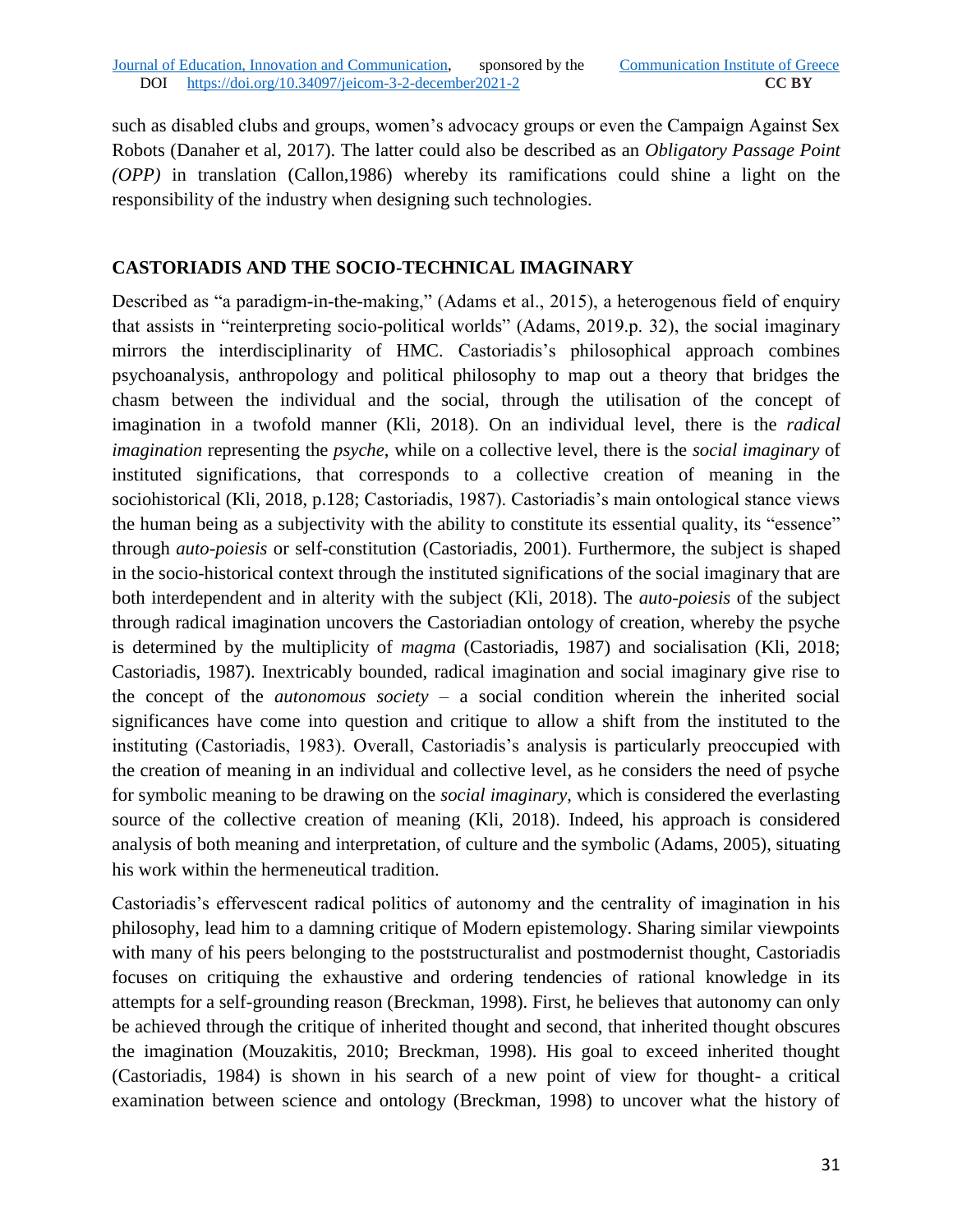science has to say about what simply is, how it is organised and what is its content (Castoriadis, 1984). Specifically, Castoriadis invites us to rethink ontologically the knowledge-making practices which have been prescribed by Modernism. As explained further above, for Castoriadis, sense-making comes from the imaginary significations, therefore he adapts a schema whereby the development of knowledge, science and logic is mediated by the socio-historical context (Mouzakitis, 2010).

The Castoriadian social construction of knowledge is also manifested in the conception of science as a non-cumulative process that retains the particularities of its creation and cannot be reduced to scientific manifestations (Mouzakitis, 2010). As with other critics of Modernism, Castoriadis holds a specific imaginary of Modernism  $-$  to use his terminology  $-$  which is reflected in his critique of the western conceptions of knowledge as responsible for privileging scientism and instrumentalist logic in both knowledge-making and society at large (Breckman, 1998). Modern logic, which Castoriadis calls "ensemblistic-identitary" (Castoriadis, 1997a) is asserted through the scientific ideology that comes to be Modernity's self-understanding (Breckman, 1998). Overall, Castoriadis is critical of Modernity's both ontological and epistemological conceptions as they unravel in the Modern scientific rationality imaginary coupled with the "central imaginary signification of capitalism" (Castoriadis, 1997b).

As demonstrated above, Castoriadis's social theory is not inherently a social theory of technology as ANT can be. As a result, additional frameworks stemming from his scholarship should be added to aid this approach. Before that, it's essential to note that one locates Castoriadis's break from Marxism, among other reasons, because the latter fails to critique technology and wholly adopts technological determinism (Kli, 2018; Breckman, 1998). Instead, Castoriadis argues for a strong relationality between technology and society as he views the former as one of the imaginary significations of society (Castoriadis, 1984). As Bogiatzis (2013) aptly analyses, Castoriadis strongly opposes technological determinism and rejects neutralist approaches to technology. However, Castoriadis does not avoid essentialism all together, when he claims that we can only discuss modern technology in terms of capitalist technology (Castoriadis, 1984). By locating technology within the capitalist imaginary, Castoriadis makes a case against the capitalist "pseudo-rational" mastery of the world, which he describes as "meaningless and impossible" (Karagiannis & Wagner, 2012). In this light, it's crucial to investigate what are the implications of the "blackboxing" of technology as mere capitalist (Bogiatzis, 2013, p.5).

Castoriadis's philosophy inspired Jasanoff and Kim (2015) to construct the concept of the sociotechnical imaginary as an approach to study technological advancement within society. As Castoriadis (1987, in Jasanoff & Kim, 2009) explains, "imagination helps produce systems of meaning that enable collective interpretations of social reality" whereby the sociotechnical imaginary is deemed a useful framework to interrogate the underlying assumptions of the current social order (Sovacool & Hess, 2017). As defined by Jasanoff & Kim, (2009) sociotechnical imaginaries are "collectively imagined forms of social life and social order" that can be traced in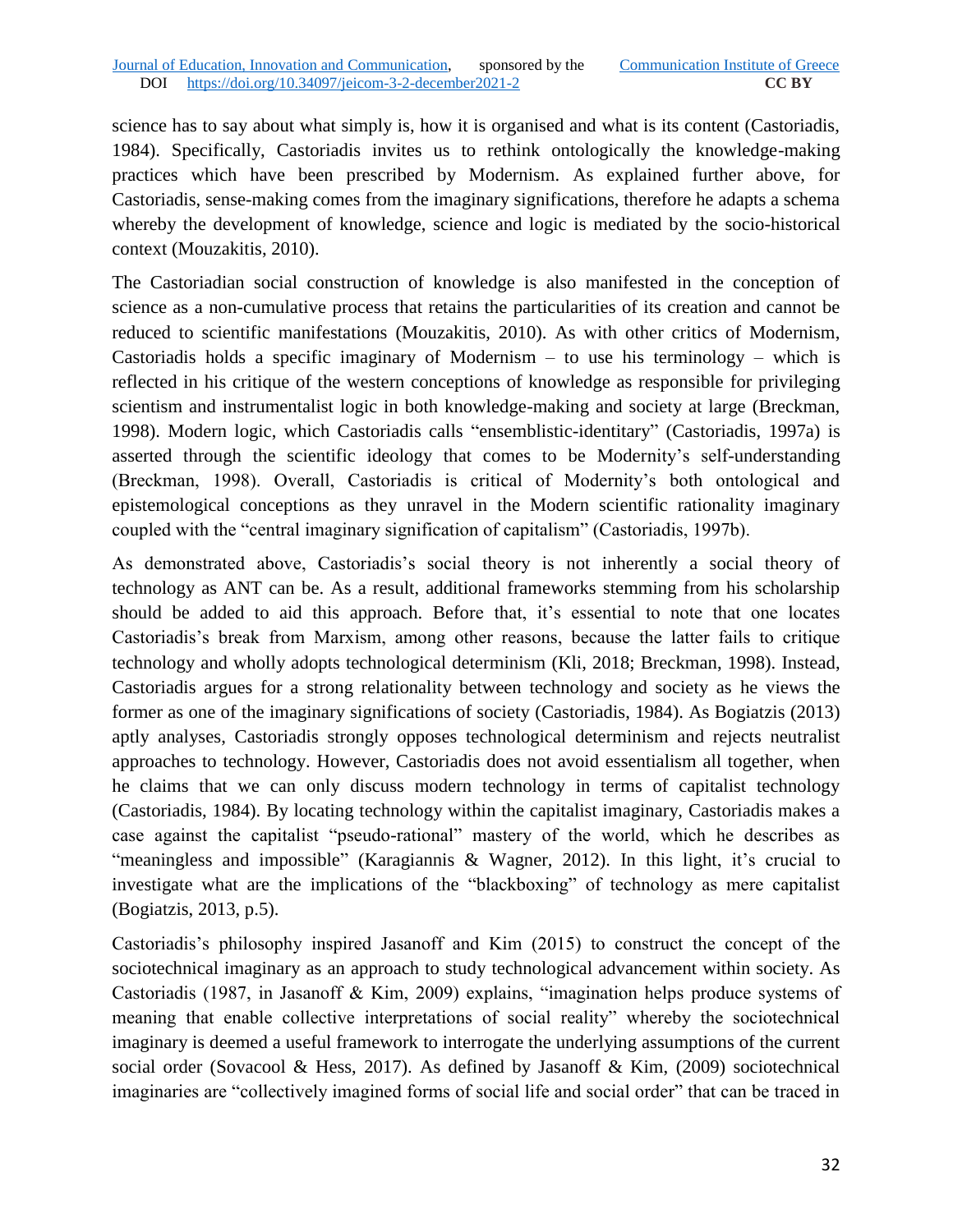nation-specific technological and/or design projects. We find the sociotechnical imaginary participating vividly in scholarship concerned with advanced sociotechnical change that expands beyond its limits from a nation-bound approach to include sociotechnical imaginaries of the smart city, AI or digital touch (Natale & Ballatore, 2017; Sadowski & Bendor, 2018; Jewitt et al., 2020). Usually, sociotechnical imaginaries are instrumental and futuristic (Sovacool & Hess, 2017), portraying desirable futures, enveloping either dystopian or utopian narratives which mainly focus on materiality, meaning and morality (Jasanoff &Kim, 2015) to describe the material outcomes of the technologies, the meaning-making behind them and their wider moral implications (Sovacool &Hess, 2017).

Both Castoriadis's broad philosophical interests and the sociotechnical imaginary as a theoretical tool have various applications to the study of sex (ro)bots. For example, one could explore what are the sociotechnical imaginaries of sex and love developed by the users of a specific (ro)bot or whether the adoption of sex (ro)bots impacts the way intimacy and sex are re-imagined for specific groups of users. In this context, sex with (ro)bots could entail granting rights to robots, which can be re-imagined through a Castoriadian approach. Castoriadis's *autopoiesis* could also be used to examine how sex (ro)bot users and/or digisexuals constitute their signification and negotiate their identity in society. Sociotechnical imaginaries involve both dystopian and utopian scenarios, through which one could sketch out the dystopian narratives circulated about sex (ro)bots or even whether the media speculations about the advent of sex (ro)bots indicate dystopian or utopian imaginaries. Furthermore, the controversiality of sex (ro)bots, native to AI technologies (Natale & Ballatore, 2017) could be further explored by following the *radical imagination* in exploring how sex (ro)bots might help re-imagine pornography through their avatars and AR functions.

## **SOCIOTECHNICAL IMAGINARIES IN THE QUALITATIVE STUDY OF SEX (RO)BOTS**

Following interdisciplinary practices that favour cross-pollination between the relative fields of HMC (Guzman, 2018) such as cultural studies, STS and critical theory, this article suggests that Castoriadis's approach and the *sociotechnical imaginaries* is most suitable to explore sex (ro)bots from an HMC angle. In the intersection of the aforementioned scholarships, we find the shared rejection of technology's neutrality and a focus on the structural powers and meanings of machines (Guzman, 2018). Despite the various calls to apply ANT in a new "laboratory" studies context for companion chatbot research (Hepp, 2020; Waldherr, 2019), the article proposes that the Castoriadian approach is more appropriate to conduct critical because it allows researchers to highlight the meaning and the power relations behind sex (ro)bots. In the next section, argumentation for adopting the Castoriadian framework to qualitative enquiry of sex (ro)bots within HMC is presented.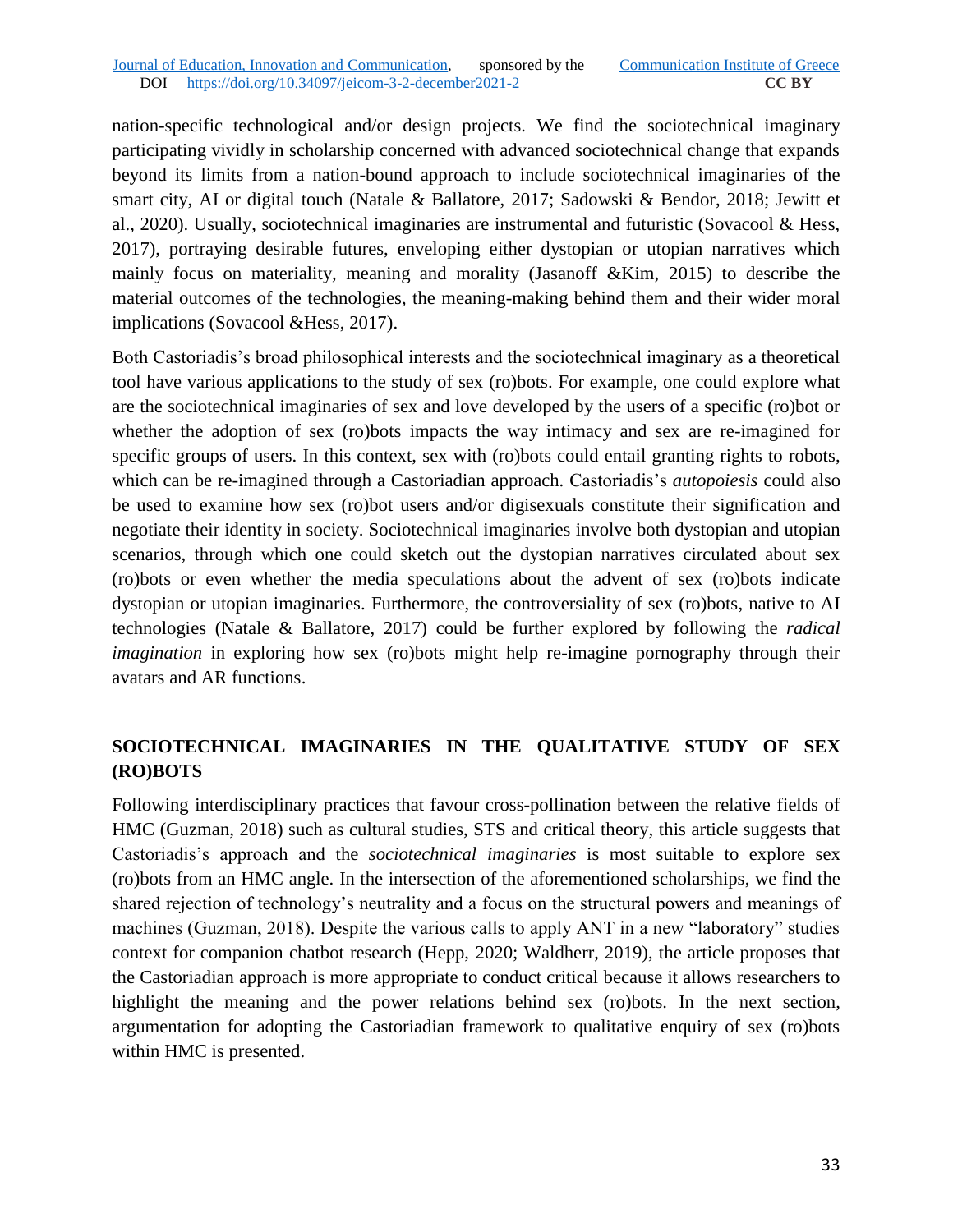#### Journal of Education, Innovation and Communication, sponsored by the Communication Institute of Greece DOI https://doi.org/10.34097/jeicom-3-2-december2021-2 **CC BY**

First, as many critiques have rightfully noted, Latour's repudiation of structure and agency (Elder-Vass, 2014) leaves little room for critical (Sovacool & Hess, 2017) and political research, as it seeks to dismantle the social and the causal effects of social structure forces (Elder-Vass, 2014). Second, Latour's general disinterest in power struggles (Sovacool & Hess, 2017) and astonishing lack of discussion of capital and power (Kipnis, 2015) could be very problematic in dealing with essential concepts in critical AI studies such as algorithmic governance, design thinking, platformisation and digital labour, to name a few. Third, as Lupton (2014, p.610) has underlined, apps and by extension (ro)bots are not mere tools but also sociocultural artefacts situated "within pre-established circuits of discourse and meaning." As a result, researchers would benefit from the imaginary approach that aims to uncover hidden ideology in language or the interpretation of sex and love with (ro)bots. Fourth**,** Latour's contribution to the study of agential nonhuman things in social theory is undeniable, however, this concept is almost equally preserved in the triptych of meaning-materiality-morality in the imaginaries, without undervaluing the involvement of human structural powers. To clarify, Latour's fallacy is not the ascription of agency to things but the ascription of anthropomorphic agency to things (Kipnis, 2015), which highlights the most incongruent Latourian aspect of the research aim. Fifth**,** what Förster (2019) points us at, is how ANT contributes to the opacity of advanced technologies through the increased agential potency of machines. As a result, Djeffal (2019, p.277) advises not to forget to interrogate how technologies are "interwoven and used with human agency", instead of focusing on the nonhuman agency as manifested in characteristics such as automation.

#### **CONCLUSION**

In conclusion, in this article two possible theoretical directions for the study of sex (ro)bots within the qualitative enquiry and the HMC scholarship were reviewed. Latour's *Actor-Network Theory (ANT)* and Castoriadis's *sociotechnical imaginary* examined to present a theoretical reflection that may help new HMC researchers pose critical questions about sex (ro)bots. The article argued that the Castoriadian philosophy of the *imaginary* is the most suitable to conduct qualitative HMC research on sex robots because its methodology is fitting to critical AI studies concepts and aligns with the current research agenda of HMC. By analyzing the methodological underpinnings of both Latour's and Castoriadis's theoretical frameworks and highlighting their potential implications for qualitative HMC researchers, the article responds to the call for qualitative researchers to employ robust theoretical frameworks (Collins & Stockton, 2018) and have a deep understanding of the different methodological toolkits available.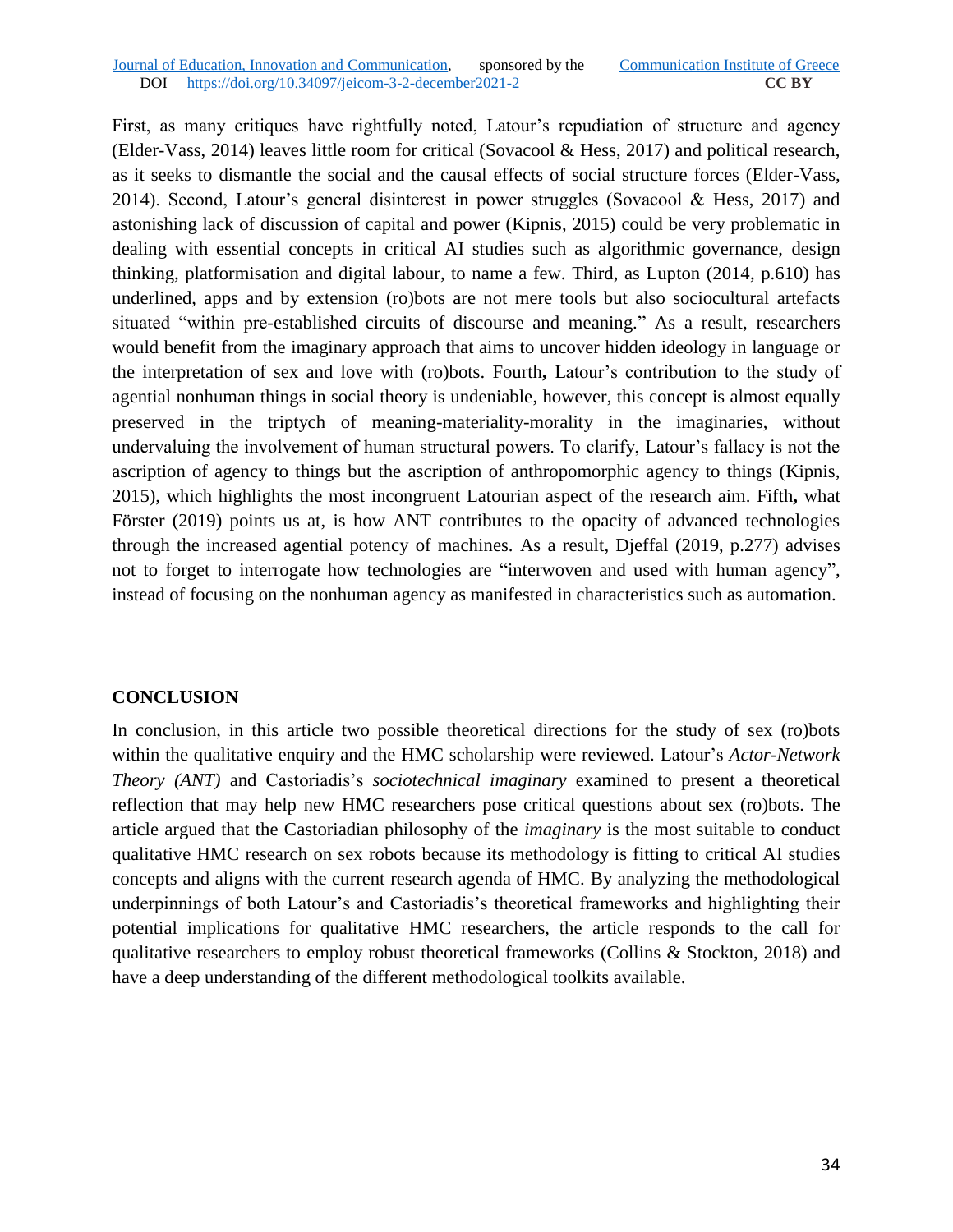#### **REFERENCES**

- Adams, S. (2005). Interpreting Creation: Castoriadis and the Birth of Autonomy. *Thesis Eleven*, 83(1), pp.25–41. Available at: 10.1177/0725513605057135
- Adams, S. (2011). *Castoriadis's ontology: being and creation*. New York: Fordham University Press.
- Adams, S., et al. (2015). Social imaginaries in debate, *Social Imaginaries*, 1, (1), pp. 15 52. Available at: <https://doi.org/10.5840/si2015112>
- Adams, S. (2019). Clarifying Social Imaginaries: Castoriadis, Ricoeur, and Taylor in Discussion. In S. Adams, & J. Smith (Eds.), *Social Imaginaries: Critical Interventions*, pp. 1-44. London: Rowman and Littlefield International.
- Akrich, M. (1992). The Description of Technical Objects. In: Bijker, W.E. and Law, J., (Eds)., *Shaping Technology/ Building Society: Studies in sociotechnical change*. Cambridge, Massachusetts: The MIT Press
- Bogiatzis, V. (2013). Technology, Mythology, Democracy: Some Reflections on Cornelius Castoriadis and Kostas Axelos' thinking on the Question Concerning Technology. In: Democracy and Technology. Europe under Tensions, 19th-21st C. 6th ToE Conference. Paris, Sorbonne. Available at: https://www.academia.edu/4570555/Technology\_Mythology\_Democracy\_Some\_Reflections\_on\_Corneliu s\_Castoriadis\_and\_Kostas\_Axelos\_Thinking\_on\_the\_Question\_Concerning\_Technology.
- Breckman, W. (1998). Cornelius Castoriadis contra Postmodernism: Beyond the "French Ideology". *French Politics and Society, 16*(2), 30-42. Available at:<http://www.jstor.org/stable/42844706>
- Callon, M. (1984). Some Elements of a Sociology of Translation: Domestication of the Scallops and the Fishermen of St Brieuc Bay.The Sociological Review, 32, pp. 196–233. Available at: 10.1111/j.1467- 954X.1984.tb00113. x.
- Callon, M. (1986). The Sociology of an Actor-Network: The Case of the Electric Vehicle. In: Callon M., Law J., Rip A. (eds) *Mapping the Dynamics of Science and Technology*. London: Palgrave Macmillan. Available at: [https://doi.org/10.1007/978-1-349-07408-2\\_2](https://doi.org/10.1007/978-1-349-07408-2_2)
- Castoriadis, C. (1983). The Greek Polis and the Creation of Democracy. *Graduate Faculty Philosophy Journal,*9, (2), pp. 79-185. Available at: [10.5840/gfpj1983927](https://philpapers.org/go.pl?id=CASTGP&proxyId=&u=http%3A%2F%2Fdx.doi.org%2F10.5840%2Fgfpj1983927)
- Castoriadis, C. (1984). *Crossroads in the labyrinth*. Cambridge, Massachusetts: MIT Press.
- Castoriadis, C.(1987). Th*e Imaginary Institution of the Society.* Cambridge: The Polity Press.
- Castoriadis, C. & Curtis, D., A. (1997a). *The Castoriadis Reader*. Oxford: Blackwell Publishers.
- Castoriadis, C. (1997b). *World in Fragments: Writings on Politics, Society, Psychoanalysis, and the Imagination*. Translated by: David Ames Curtis. Stanford, California: Stanford University Press.
- Castoriadis, C. (2001). *Anthropology, Politics, Philosophy: Five Lectures in Northern Greece*. Athens: Ιpsilon
- Collins, C. S., & Stockton, C. M. (2018). The Central Role of Theory in Qualitative Research. *International Journal of Qualitative Methods*. Available at: https://doi.org/10.1177/1609406918797475
- Cordella, A. & Shaikh M. (2006). From epistemology to ontology: Challenging the constructed "truth" of ANT. Department of Information Systems Working Paper Series, No. 143, London School of Economics and Political Science. Available at: 10.13140/RG.2.1.1546.5367
- Danaher, J., Earp, B. D., & Sandberg, A. (2017). Should we campaign against sex robots? In: John Danaher J., & Neil McArthur, N., (eds.) *Robot Sex: Social and Ethical Implications.* Cambridge, MA: MIT Press.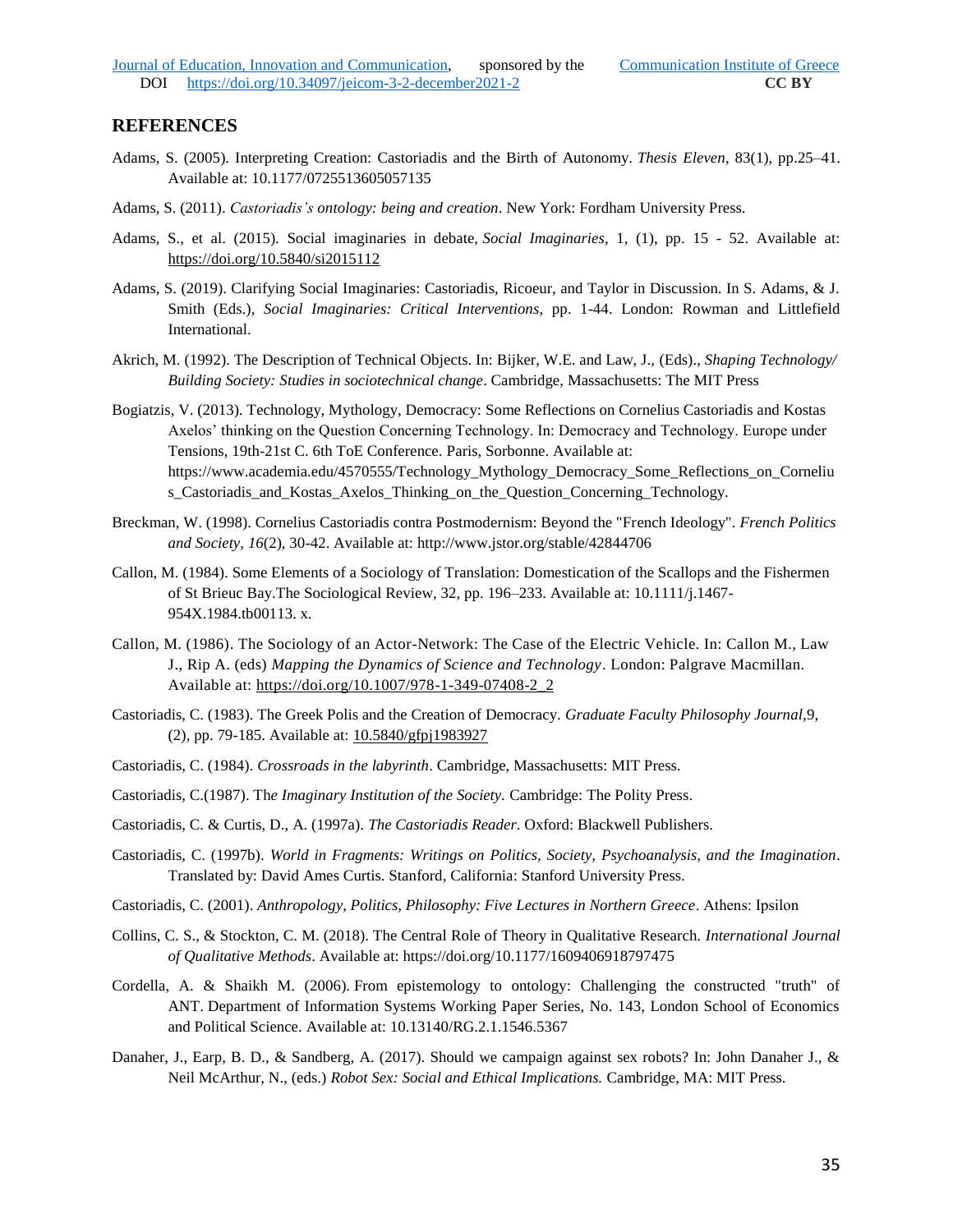- Detel, W. (2015). Social Constructivism. *International Encyclopedia of the Social & Behavioral Sciences*, pp.228– 234. Available at:<https://doi.org/10.1016/B978-0-08-097086-8.63081-7>
- Djeffal, C. (2019). AI, Democracy and the Law. In: A. Sudmann, ed., *The democratization of artificial intelligence. Net politics in the era of learning algorithms*. [online] Bielefeld: KI-Kritik, pp.255–284. Available at: https://doi.org/10.25969/mediarep/13536
- Dubé, S., & Anctil, D. (2020). Foundations of Erobotics. *International journal of social robotics*, 1–29. Available at: https://doi.org/10.1007/s12369-020-00706-0
- Elder-Vass, D. (2014). Disassembling Actor-network Theory. *Philosophy of the Social Sciences*, 45(1), pp.100–121. Available at: 10.1177/0048393114525858
- Förster, Y. (2019). Artificial Intelligence- Invisible Agencies in the Folds of Technological Cultures. In: A. Sudmann, ed., *The democratization of artificial intelligence. Net politics in the era of learning algorithms*. [online] Bielefeld: KI-Kritik, pp.175–188. Available at: https://doi.org/10.25969/mediarep/13536
- Guzman, A.L. (2018). *Human-machine communication: rethinking communication, technology, and ourselves*. New York, NY: Peter Lang Publishing, Inc.
- Guzman, A. (2020). Ontological Boundaries between Humans and Computers and the Implications for Human-Machine Communication. *Human-Machine Communication*, 1, pp.37–54. Available at: <https://doi.org/10.30658/hmc.1.3>
- Hancock, E. (2020). Should society accept sex robots?: Changing my perspective on sex robots through researching the future of intimacy. *Paladyn, Journal of Behavioral Robotics*, *11*(1), 428-442. <https://doi.org/10.1515/pjbr-2020-0025>
- Harman, G. (2009). *Prince of networks: Bruno Latour and metaphysics*. Prahran, Vic.: Re.Press.
- Hepp, A. (2020). Artificial companions, social bots and work bots: communicative robots as research objects of media and communication studies. *Media, Culture & Society*, 42(7–8), pp. 1410–1426. Available at: 10.1177/0163443720916412
- Jasanoff, S. & Kim, S. H. (2009). Containing the Atom: Sociotechnical Imaginaries and Nuclear Power in the United States and South Korea. *Minerva*, 47(2), pp.119–146. Available at: [10.1007/s11024-009-9124-4](https://doi.org/10.1007/s11024-009-9124-4)
- Jasanoff, S. and Kim, S.H. (2015). *Dreamscapes of modernity: sociotechnical imaginaries and the fabrication of power*. Chicago: The University of Chicago Press.
- Jewitt C., Price S., et al. (2020). Sociotechnical Imaginaries of Digital Touch. In: Interdisciplinary Insights for Digital Touch Communication. Human-Computer Interaction Series. Cham, Switzerland: Springer Open. Available at: [https://doi.org/10.1007/978-3-030-24564-1\\_6](https://doi.org/10.1007/978-3-030-24564-1_6)
- Karagiannis N. & Wagner P. (2012). What is to be thought? What is to be done? The polyscopic thought of Kostas Axelos and Cornelius Castoriadis. *European Journal of Social Theory*, 15, (3), pp. 403-417. Available at: [10.1177/1368431012440869](https://philpapers.org/go.pl?id=WAGWIT&proxyId=&u=http%3A%2F%2Fdx.doi.org%2F10.1177%2F1368431012440869)
- Kipnis, A.B. (2015). Agency between humanism and posthumanism. *HAU: Journal of Ethnographic Theory*, 5(2), pp.43–58. Available at:<https://doi.org/10.14318/hau5.2.004>
- Kli, M. (2018). Auto-Poiesis: The Self and the Principle of Creativity in the Philosophical Anthropology and Psychoanalysis of Cornelius Castoriadis. *Cosmos and History: The Journal of Natural and Social Philosophy*, 14, (3). Available at:<https://www.cosmosandhistory.org/index.php/journal/article/view/672>
- Koumpis, A. & Gees, T. (2020). Sex with robots: A not-so-niche market for disabled and older persons. *Paladyn, Journal of Behavioral Robotics*, 11(1), pp.228–232. Available at:<https://doi.org/10.1515/pjbr-2020-0009>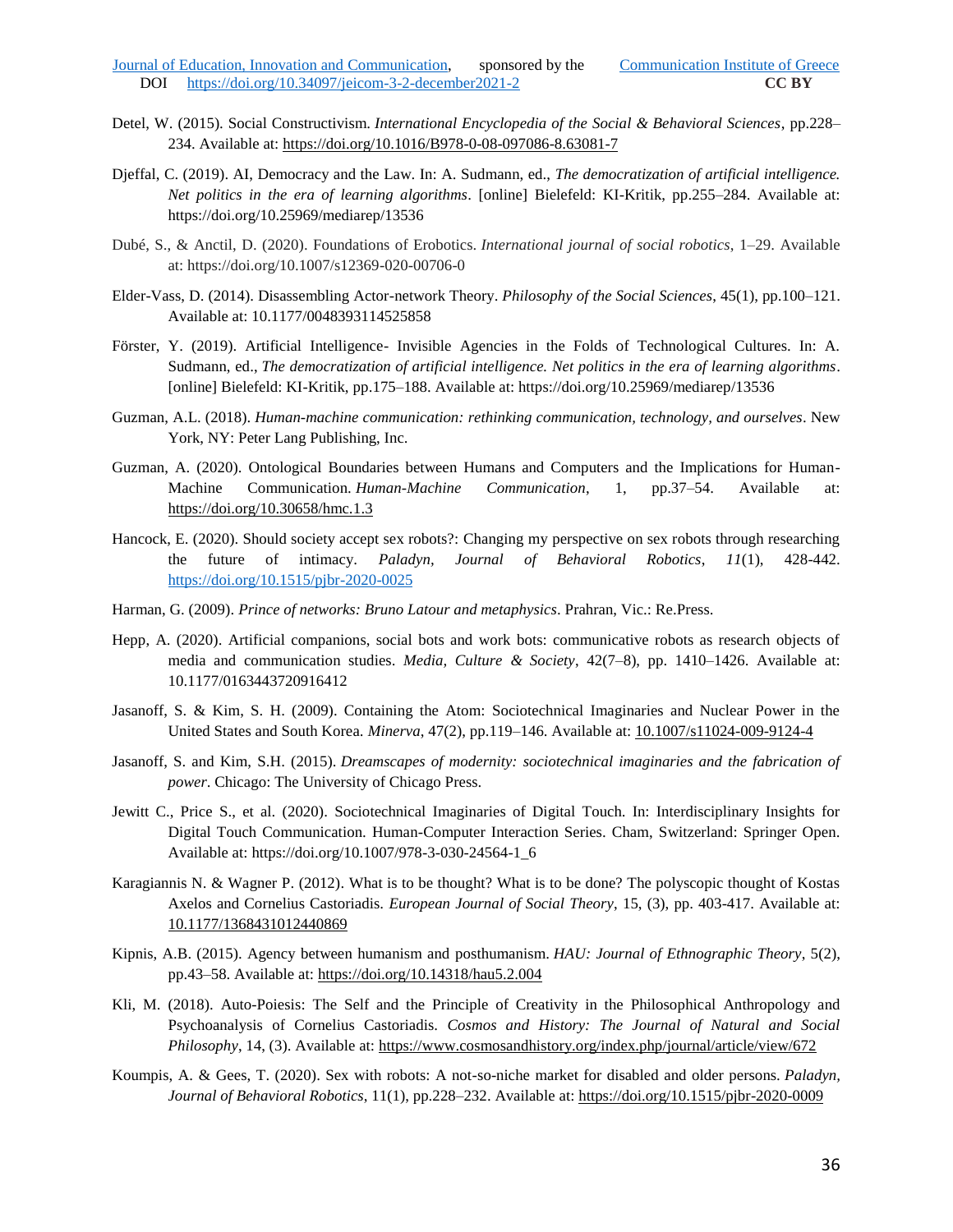- Kubes, T. (2019). New materialist perspectives on sex robots. A feminist dystopia/utopia? *Social Sciences*, *8*(8), 224.Available at: http://dx.doi.org/10.3390/socsci8080224
- Latour, B., Woolgar, S., Salk, J. (1986). *Laboratory life: the construction of scientific facts*. Princeton, N.J: Princeton University Press.
- Latour, B. (1987). *Science in action: how to follow scientists and engineers through society*. Cambridge, Massachusetts: Harvard University Press.
- Latour, B.& Porter, C. (1993). *We have never been modern*. Cambridge, Massachusetts: Harvard University Press.
- Latour, B. (1996). On actor-network theory: A few clarifications. *Soziale Welt, 47*(4), 369-381. Available at: http://www.jstor.org/stable/40878163
- Latour, B. (2005). *Reassembling the social: an introduction to actor-network-theory*. Oxford: Oxford University Press.
- Law, J. (1991). Introduction: Monsters, Machines and Sociotechnical Relations. In Law J. (ed)., *A sociology of monsters: Essays on power, technology and domination*. London: Routledge.
- Law, J. (2004). *After method: mess in social science research*. London: Routledge.
- Levy, D. (2007). *Love and Sex with Robots: The Evolution of Human-Robot Relationships*. New York: Harper Collins.
- Lutz, C.& Tamo, A. (2018). Communicating with robots: ANTalyzing the interaction between healthcare robots and humans with regards to privacy. In: A.L. Guzman, (ed)., *Human Machine Communication: rethinking communication, technology, and ourselves*. New York, NY: Peter Lang Publishing, Inc.
- Lupton, D. (2014). Apps as Artefacts: Towards a Critical Perspective on Mobile Health and Medical Apps. *Societies*, 4(4), pp.606–622. Available at: 10.3390/soc4040606
- McArthur, N. & Twist, M.L.C. (2017). The rise of digisexuality: therapeutic challenges and possibilities. *Sexual and Relationship Therapy*, 32(3–4), pp.334–344. Available at:<https://doi.org/10.1080/14681994.2017.1397950>
- Michel, J. (2015). *Ricoeur and the post-structuralists: Bourdieu, Derrida, Deleuze, Foucault, Castoriadis*. London; New York: Rowman & Littlefield International, Ltd.
- Mouzakitis, A. (2010). What is Knowledge? Castoriadis on Truth, Signification and Symbolism. In Caumières, P., Klimis, S., & Van Eynde, L. (Eds.), *Castoriadis et la question de la vérité*. Presses de l'Université Saint-Louis. Available at: 10.4000/books.pusl.1632
- Natale, S.& Ballatore, A. (2020) Imagining the thinking machine: Technological myths and the rise of artificial intelligence. *Convergence*, 26(1), pp. 3–18. Available at: [10.1177/1354856517715164.](https://doi.org/10.1177/1354856517715164)
- Neff, G., & Nagy, P. (2016). Automation, Algorithms, and Politics| Talking to Bots: Symbiotic Agency and the Case of Tay. *International Journal of Communication, 10*, 17. Available at: <https://ijoc.org/index.php/ijoc/article/view/6277>
- Nimmo, R. (2011). Actor-Network Theory and Methodology: Social Research in a More-Than-Human World. *Methodological Innovations Online*, 6(3), pp.108–119. Available at: 10.4256/mio.2011.010
- Ray P. (2016). 'Synthetik Love Lasts Forever': Sex Dolls and the (Post?)Human Condition. In: Banerji D., Paranjape M. (Eds). *Critical Posthumanism and Planetary Futures*. Springer: New Delhi. https://doi.org/10.1007/978-81-322-3637-5\_6
- Richardson, K. (2015). The 'asymmetrical' relationship: parallels between prostitution and the development of sex robots. SIGCAS Computers & Society 45(3): 290-293. Retrieved from: